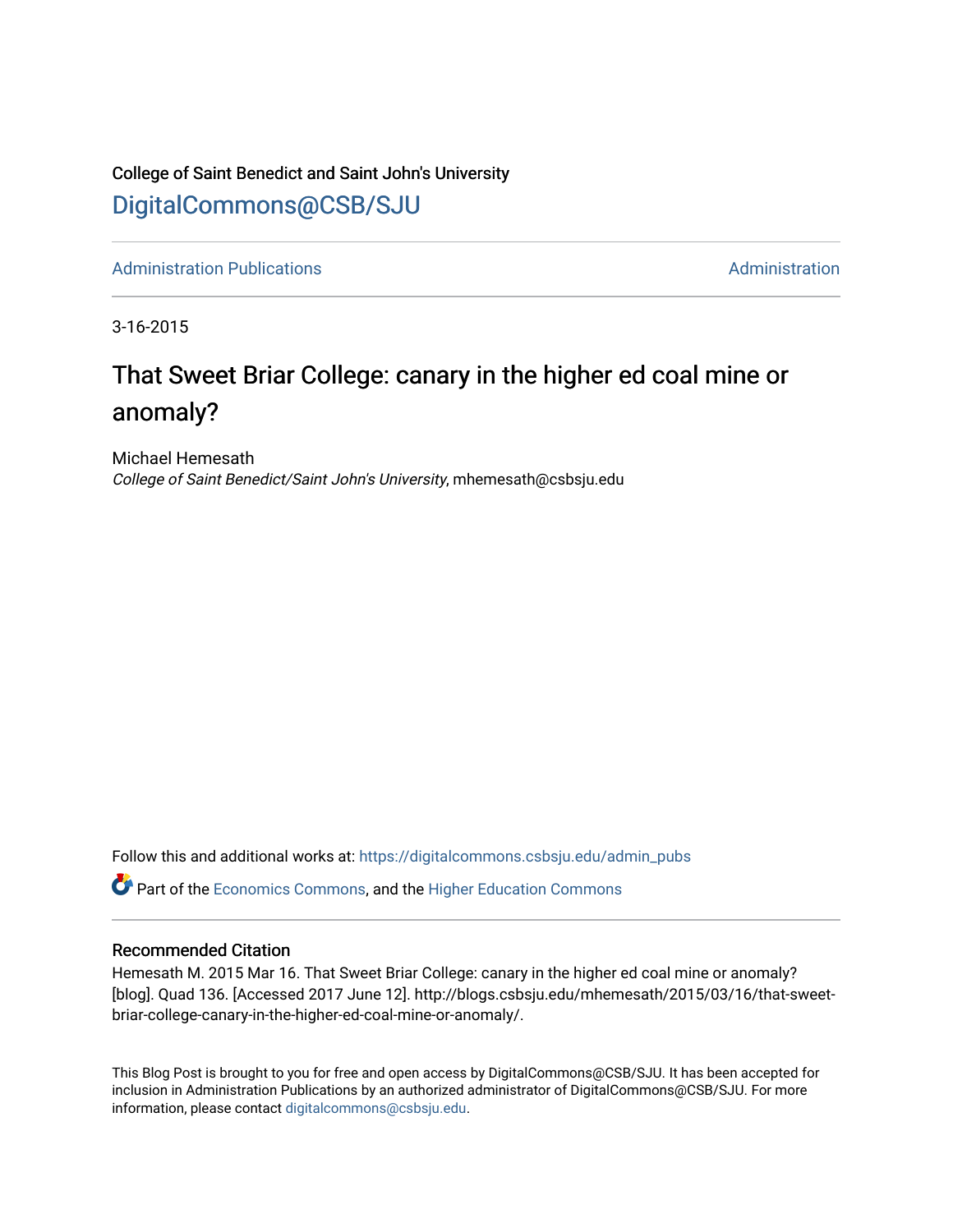# Quad 136



□[Previous](http://blogs.csbsju.edu/mhemesath/2015/03/09/ethics-and-public-relations-a-good-outcome-from-a-bad-source/) [Next](http://blogs.csbsju.edu/mhemesath/2015/03/23/minnesotas-hot/)□

### **That Sweet Briar College: Canary in the Higher Ed Coal Mine or Anomaly?**



Photo: Sweet Briar College via Flickr

Sweet Briar College, a women's liberal arts college near Lynchburg, VA, recently surprised the [higher education world](https://www.insidehighered.com/news/2015/03/04/sweet-briar-college-will-shut-down) and [shocked its](http://www.richmond.com/news/virginia/article_105c880d-25d1-5305-be18-8d5f08c50776.html)  [own students](http://www.richmond.com/news/virginia/article_105c880d-25d1-5305-be18-8d5f08c50776.html) when it announced that it will close at the end of the 2014-15 academic year.

The college's board of directors voted unanimously Feb. 28 to shut down after a yearlong study of its future failed to find any viable paths forward. President James F. Jones said the study "led us to the unfortunate conclusion that there are two key realities that we could not change." Few students are choosing to attend rural schools where options for internships and work experiences are limited, and even fewer want to attend a women's college, he said. "The liberal

arts college sector is embattled now on so many different fronts," Jones said in an interview.

Needless to say, this news has generated significant buzz in higher education circles and beyond. Numerous Saint John's alumni who follow higher education casually sent me links to this story. The story has many interesting angles but has generated such attention primarily because Sweet Briar is a well-known, national liberal arts college (#116 in the most recent *[US News](http://colleges.usnews.rankingsandreviews.com/best-colleges/sweet-briar-college-3742)* [rankings](http://colleges.usnews.rankingsandreviews.com/best-colleges/sweet-briar-college-3742)). Some observers have suggested that Sweet Briar's announcement is a sign of the overall weakness in higher education in general and among liberal arts colleges in particular. Others believe that the situation at SBC is unique and not necessarily indicative of the future for other institutions.

Some general observations:

- 1. **Full information**. Without seeing a detailed balance sheet or having specific data on costs, applications or enrollment, it is hard to know exactly what the situation is at Sweet Briar. The board and president cited "financial challenges," but much of higher education is facing those, so the question is, "What is unique about SBC?" There is likely more to the story than is currently known.
- 2. **Financial situation**. One thing is clear: this is not the usual case of a school literally running out of money and having to close its doors because it could not pay the bills. SBC has an endowment of \$85M and an undergraduate enrollment of 561. On a per student basis, that would make SBC the third richest school in Minnesota, behind Carleton and Macalester. The school could stay open for another two years without collecting a dime in tuition revenue. It has a 3,250 acre campus, including a 130-acre equestrian center with a large indoor arena and 18 miles of trails. The college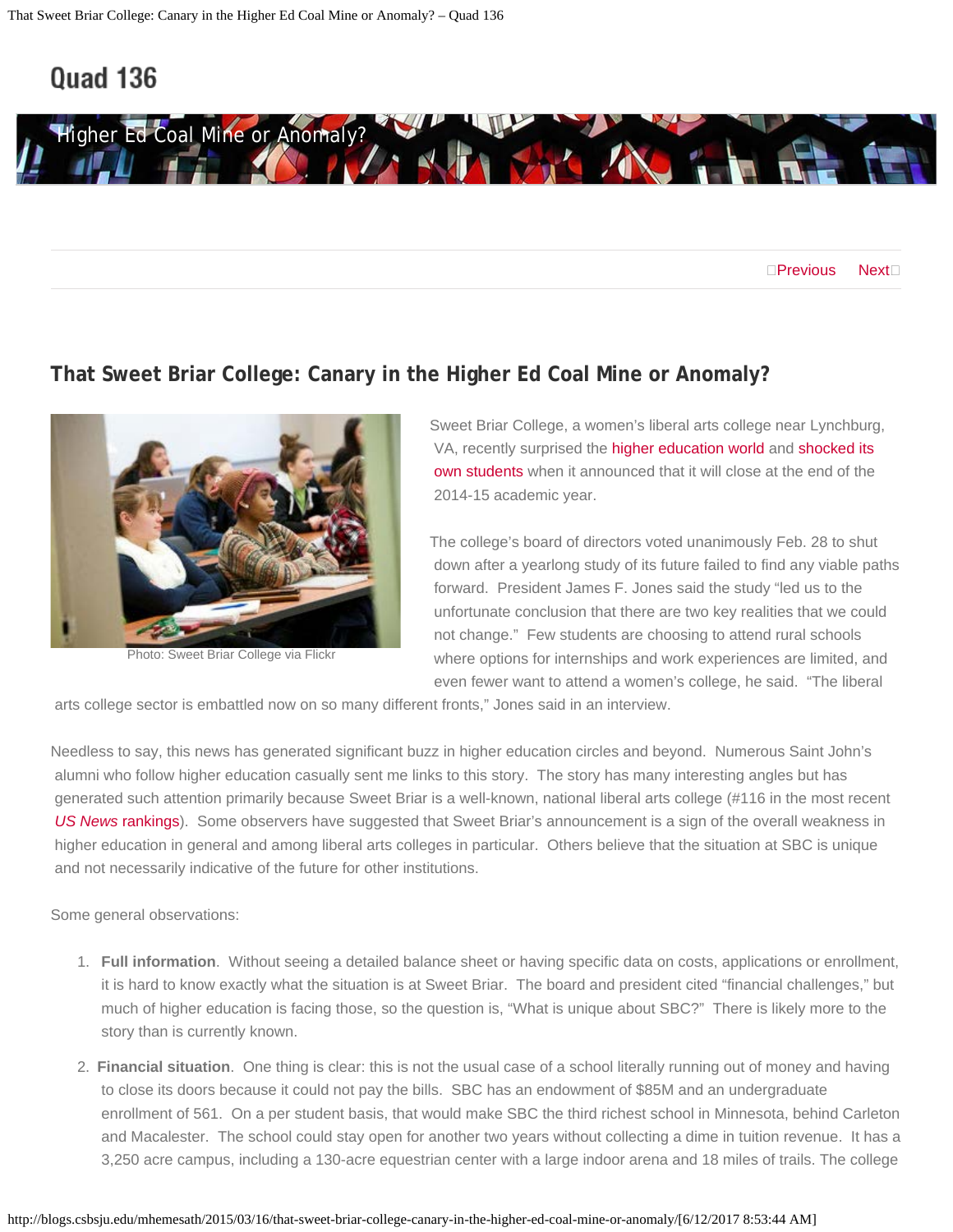also has a fine arts center with a 700-seat auditorium and is affiliated with the adjacent Virginia Center for the Creative Arts. This does not describe a school in financial distress.

- 3. **External support**. It also appears that SBC has significant external support from alumnae and friends. A [recent](http://sbc.edu/news/uncategorized/sweet-briar-president-announces-plans-retire-2009/) [capital campaign](http://sbc.edu/news/uncategorized/sweet-briar-president-announces-plans-retire-2009/) raised \$111m, and this from a school whose largest enrollment in the past two decades was less than 700, so they have an alumnae base of approximately 6-7000. For comparison purposes, the largest capital campaign for a liberal arts college in MN was the recent \$300m campaign at Carleton, a school of approximately 2000. The SBC campaign was at least as successful as the Carleton campaign. Saint John's is currently in a campaign in which the college of arts and sciences is raising \$115m with an alumni body of about 25,000. (Please, give me some of those SBC alumnae!)
- 4. **Enrollment**. So if the issue was not financial, at least in the short run, what led to this decision? The obvious culprit was enrollment, which has dropped by 10% in the last five years, a significant, but not devastating decrease. Related was the rise in the average discount rate from about 40% to nearly 60% in those five years. The trend was obviously worrying, but many liberal arts colleges that are not highly selective give merit aid that brings the discount rate to above 50%. At Saint John's University our average discount is in the mid-50s.
- 5. **Rural location**. The interim president of SBC, James F. Jones Jr. who was president at Trinity College in Hartford (CT) prior to coming to SBC last summer, cited several factors that made SBC's future prospects sufficiently weak so as to merit closing. First was its rural location. Jones was quoted as saying, "We are 30 minutes from a Starbucks." (Spoken by someone who has perhaps spent too many years in the densely populated northeast.) Depending on how one measures rural, 10-12 of the top 25 liberal arts colleges in the country are likely Starbucks challenged and too far from metro areas to provide many school year internships, yet they seem to survive just fine with summer internship options. Difficult as it may be for a hardcore urbanite to believe, some students even find rural settings attractive for their environmental quality and safety.
- 6. **The liberal arts**. As quoted above, Jones believes the "liberal arts college sector is embattled." Again the empirical support for that statement is mixed at best. There is lots of handwringing about how a liberal arts education does not provide enough vocational emphasis, but in the past decade enrollment at liberal arts institutions has risen slightly faster than at all four year institutions. In Minnesota, the enrollment at the eight liberal arts colleges has been steady at 18, 000 for the past five years. SBC is in a competitive market, not unlike the Midwest, but it is not clear their enrollment challenges are part of a broader move away from the liberal arts.
- 7. **Single sex**. Jones also notes that being a college for women has hurt SBC. The number of women's colleges has been dropping for some time, but without further evidence (which SBC may have) it is hard to know if this is a key factor in their enrollment challenges. A number of good women's colleges like Wellesley, Smith, Mt. Holyoke and our partner, the College of Saint Benedict, continue to thrive.
- 8. **Scale**. There is another factor that is mentioned only briefly in some of the articles, but one I suspect is at least as important as the challenges President Jones cites: size. The undergraduate enrollment this academic year at SBC is 561, spokeswoman Christy Jackson said. The college anticipates 122 undergraduates will receive degrees with the final Class of 2015. She said the highest undergraduate enrollment in the past two decades was 647 in 2008-09. As a very people intensive business, there are not a lot of economies of scale to be had in a small liberal arts college. If classes are to remain small, faculty numbers and enrollment are going to be highly correlated. SBC has an enviable student faculty ratio of 8/1. But it is also true that the typical small liberal arts college has about 2000 students, suggesting that there may be a minimum efficient scale for such institutions. You need a power plant, a building and ground staff, a library facility and a registrar, for example, regardless of your size. Even on the faculty side, there may be some economics of scale if an institution hopes to cover most traditional liberal arts disciplines. To offer Classics, at least one professor is typically necessary but a student body of 600 will lead to smaller Classics classes than one of 2000. The long run financial challenge for SBC might simply be that a modest drop in enrollment caused it to become too small to operate efficiently and the prospects of increasing enrollment were too daunting to surmount.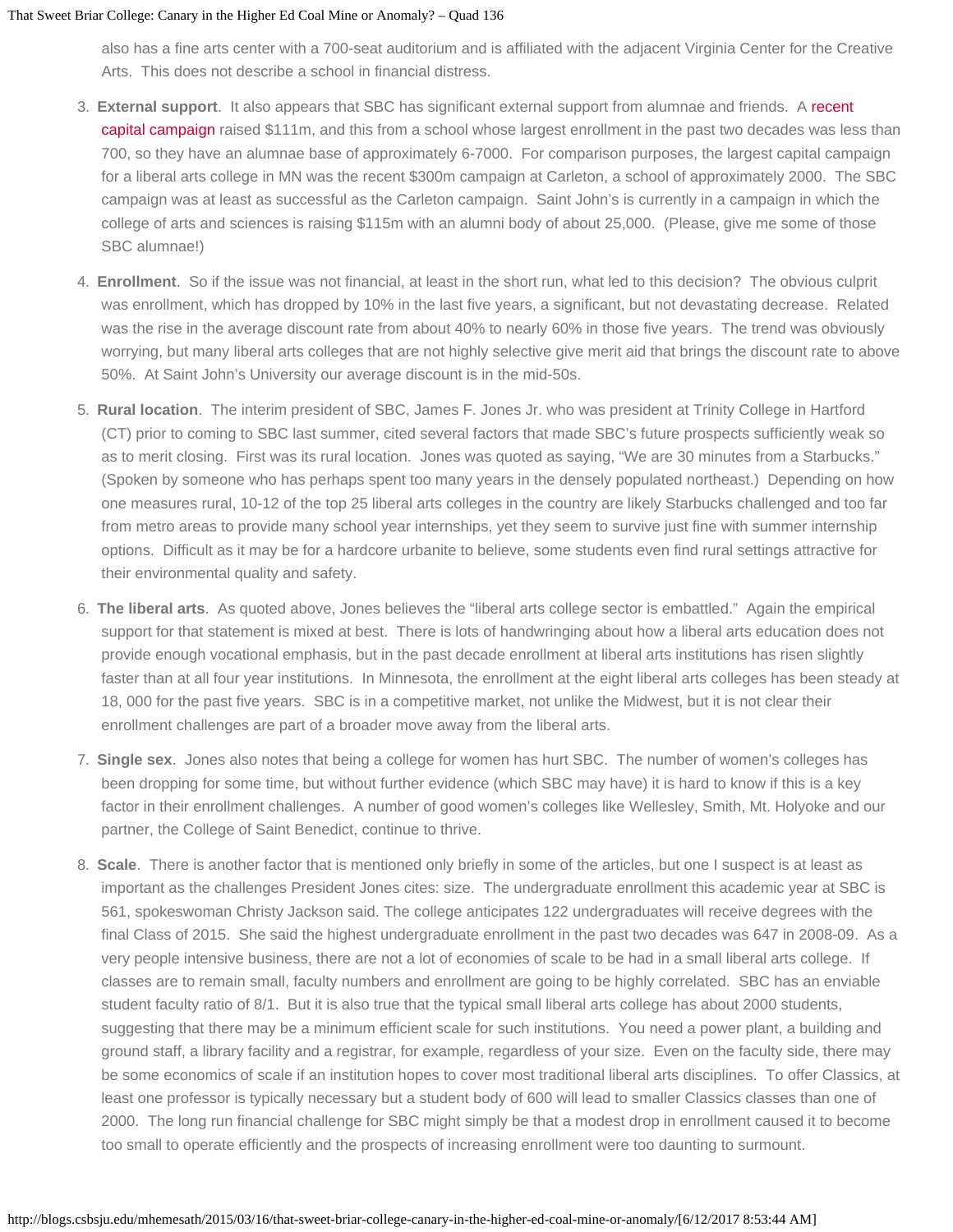[Reactions of observers in higher education](https://www.insidehighered.com/news/2015/03/04/sweet-briar-college-will-shut-down) were mixed:

*Catharine Bond Hill, president of Vassar College and an economist who studies higher education, said that she was disappointed by Sweet Briar's decision. "We need to be educating more students in America at the college level, not fewer, so it is so unfortunate that Sweet Briar is closing its doors. The economics are challenging, but I wish they could have figured out a way to make them work."*

*Richard Kneedler, who has been a college president at Franklin and Marshall and a consultant, said he expected that the Sweet Briar board would face a lot of scrutiny. Kneedler said he didn't know the details of what Sweet Briar had tried, and that he assumed many alternatives were considered. "But I look at the numbers there, and I find myself saying, 'Gee, aren't there any alternatives?'"*

On the other hand some viewed the board's decision as right and even ethical:

*Ronald Ehrenberg, director of the Cornell University Higher Education Research Institute said that Sweet Briar's 'scale of operation was too small' — such that he wasn't surprised the college couldn't find workable strategies. He praised the board there. "It seems like a very principled decision," he said. "If we can't maintain our fundamental mission, we should get out of the business. I think more small institutions,* especially those in isolated areas, may feel similar pressures in the years ahead."

This news also attracted attention well beyond higher education. Mark Cuban, the billionaire tech entrepreneur and owner of the Dallas Mavericks, offered his take on the meaning of SBC's closing: After Sweet Briar made its announcement, Cuban tweeted, "This is just the beginning of the college implosion." Cuban said in [an interview with](http://www.businessinsider.com/mark-cuban-sweet-briar-college-college-debt-bubble-crisis-2015-3#ixzz3Tq8R1FFD) *[Business Insider](http://www.businessinsider.com/mark-cuban-sweet-briar-college-college-debt-bubble-crisis-2015-3#ixzz3Tq8R1FFD)*, "As this little college saw, there will be other students that get their heart set on one college, and it won't be there when they graduate." There's a growing education bubble, with rising tuition and students taking out loans they might not be able to pay back, according to Cuban. "At some point," he added, "it's going to pop."

It is not clear what to conclude from these disparate observations. SBC certainly faced enrollment challenges yet it also had the financial wherewithal to weather even extreme shortfalls for at least a few more years. Given the reaction of various stakeholders, first and foremost current students, it seems that the SBC board pulled the trigger rather quickly. The board and president have responsibilities to a variety of constituents beyond the students. Alumnae, parents, faculty, staff and donors all had an important stake in this important decision, and it is not clear to what extent they were involved in the process.

I would be surprised if we have seen the last of Sweet Briar College as [alumnae and other stakeholders](http://www.businessinsider.com/what-is-going-to-happen-to-sweet-briars-endowment-2015-3) may seek a way to step in and [give it another try](http://www.nytimes.com/aponline/2015/03/04/us/ap-us-sweet-briar-college-closure.html?_r=0). In the heterogeneous world of higher education with 2000+ four-year institutions, there may yet be a place for a small, rural, single sex, liberal arts college that simply needs to find about 200 or so interested young women.

By [Michael Hemesath](http://blogs.csbsju.edu/mhemesath/author/mhemesath/) | March 16th, 2015 | Categories: [Economics](http://blogs.csbsju.edu/mhemesath/category/economics/), [Higher Education](http://blogs.csbsju.edu/mhemesath/category/highered/) | [0 Comments](#page--1-0)